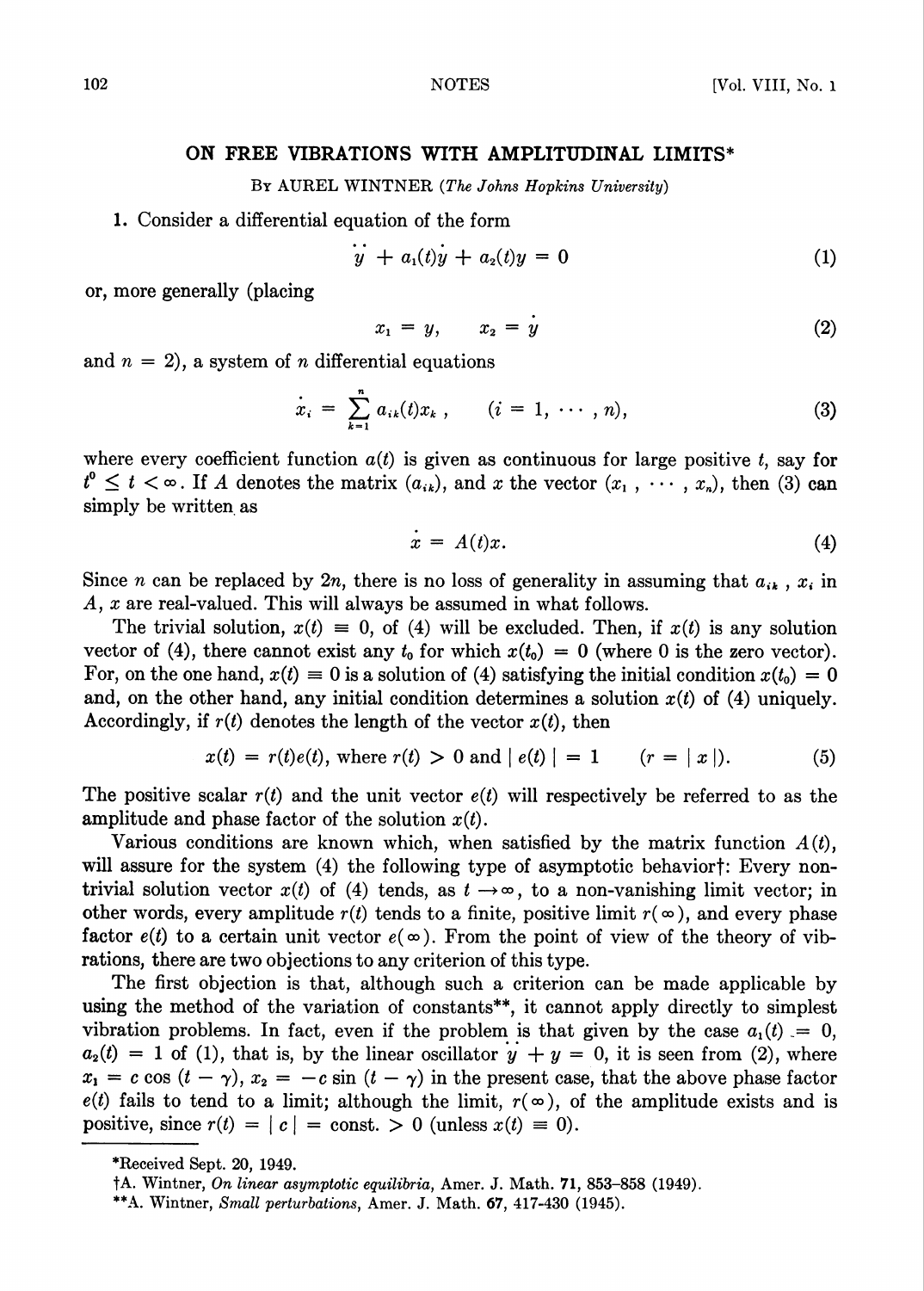The second objection is that any criterion of the type in question becomes too severe by necessity. For, if only  $r = |x|$ , rather than  $x = re$  (that is, r and e) is desired, then there becomes involved that issue which, on the one hand, is precisely the hard part of the problem and which, on the other hand, was not required at all. In fact, if the phase factor of a solution is known, then the amplitude of the solution (hence, the solution itself) can be obtained by a quadrature.

In order to see this, it is sufficient to observe that, since  $r^2 = x \cdot x$ , hence  $rr = x \cdot \dot{x}$ , scalar multiplication of (4) by x gives  $rr = x.A(t)x$ . It follows therefore from (5) that  $rr = r^2e.A(t)e$ , hence  $(\log r) = e.A(t)e$ . Consequently, if  $e = e(t)$  is known, then log  $r(t)$  follows by a quadrature.

2. In what follows, a criterion will be developed which deals only with the problem of asymptotic amplitudes, without any reference to phase factors, and is therefore free of the above objections. In other words, a condition will be deduced which is not violated by vibration problems (such as  $y + y = 0$ ) and which, when satisfied by the coefficient matrix  $A(t)$ , is sufficient to ensure for the corresponding system (4) the following property:

The amplitude function,  $r(t) = |x(t)|$ , of every non-trivial solution vector,  $x = x(t)$ , of (4) tends to a finite, non-vanishing limit, as  $t \to \infty$ . For the sake of brevity, such a system  $(4)$  will be said to be of type  $(*)$ .

If a prime denotes the operation of transposing a matrix  $A = (a_{ik})$ , that is, if  $A' =$  $(a_{ki})$ , then the criterion in question can be formulated as follows:

Let  $\lambda$  denote the least, and  $\mu$  the greatest, characteristic number (eigenvalue) of the symmetric matrix  $(1/2)(A + A')$ , where A is any real matrix. For large positive t, say for  $t^{\circ} \le$  $t < \infty$ , let  $A = A(t)$  be a continuous function, and suppose that the corresponding continuous functions  $\lambda = \lambda(t)$ ,  $\mu(t)$  are integrable over the half-line  $t^{\circ} \leq t < \infty$ , that is, that the integrals

$$
\lim_{T \to \infty} \int^T \lambda(t) \ dt, \qquad \lim_{T \to \infty} \int^T \mu(t) \ dt \tag{6}
$$

are convergent. Then the system  $(4)$  is of type  $(*)$ .

It is worth emphasizing that  $\int_{-\infty}^{\infty} |\lambda(t)| dt = \infty$  or  $\int_{-\infty}^{\infty} |\mu(t)| dt = \infty$  is allowed, that is, that the absolute convergence of the integrals (6) is not required.

3. First, if  $\xi = (\xi_1, \cdots, \xi_n)$  is any vector, then

$$
\xi.A\xi = \frac{1}{2}\xi.(A + A')\xi
$$
 (7)

is an identity, since

$$
\xi.A\xi = \sum_{i=1}^n \sum_{i=1}^n a_{ik}\xi_i\xi_k \text{ and } \frac{1}{2}\xi.(A + A')\xi = \sum_{i=1}^n \sum_{k=1}^n \frac{1}{2}(a_{ik} + a_{ki})\xi_i\xi_k,
$$

where  $A = (a_{ik}), A' = (a_{ki}).$  On the other hand, if  $\lambda$  denotes the least, and  $\mu$  the greatest, eigenvalue of a real, symmetric matrix B, then  $\lambda$  is the minimum, and  $\mu$  the maximum, attained by the (real) quadratic form  $\xi B \xi$  on the unit sphere,  $|\xi| = 1$ . If this fact is applied to the matrix  $B = (1/2)(A + A')$ , it follows from (7) that

$$
\lambda \leq \xi.A\xi \leq \mu \text{ if } |\xi| = 1. \tag{8}
$$

Next, if  $r = r(t)$  denotes the amplitude, and  $e = e(t)$  the phase factor, of an arbitrary non-trivial solution vector  $x = x(t)$  of (4), then, as verified at the end of Section 1, the logarithmic derivative of  $r(t)$  is identical with  $e(t) \cdot Ae(t)$ , where  $A = A(t)$ . Since the